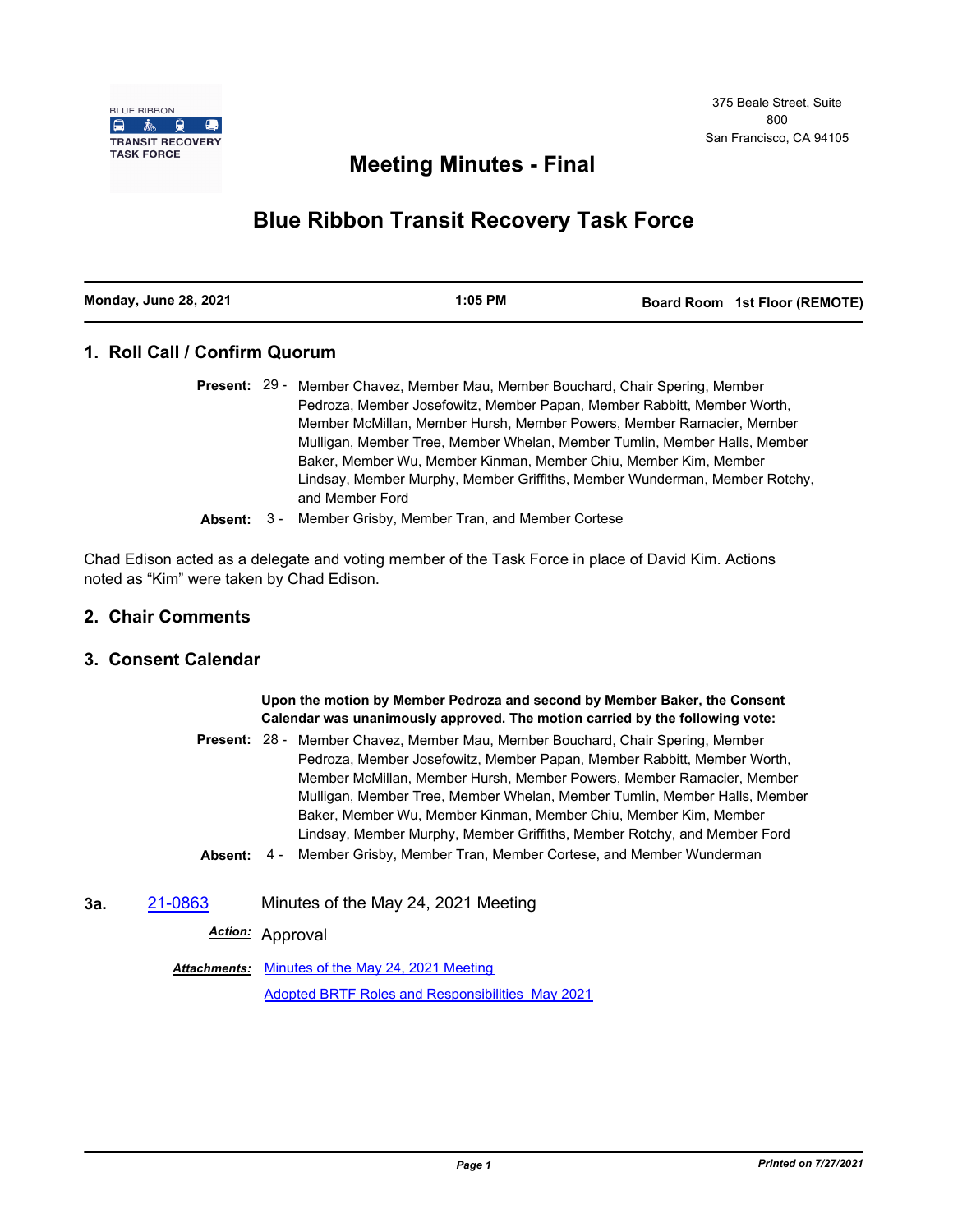**3b.** [21-0864](http://mtc.legistar.com/gateway.aspx?m=l&id=/matter.aspx?key=22457) BRTRTF #13 Meeting Summary (May 24, 2021)

*Action:* Approval

Attachments: [BRTRTF #13 Meeting Summary \(May 24, 2021\)](http://mtc.legistar.com/gateway.aspx?M=F&ID=22c35db6-98bd-4258-81dc-ad3a4961b5cb.pdf) [Roles and Definitions Amended](http://mtc.legistar.com/gateway.aspx?M=F&ID=1f3699af-0b0a-4d4e-aa87-be6ed3b4cc25.pdf)

**3c.** [21-0937](http://mtc.legistar.com/gateway.aspx?m=l&id=/matter.aspx?key=22530) Minutes of June 10, 2021 and June 21, 2021 with Transit Operators *Action:* Approval

> Attachments: [Minutes BRTRTF Special Meeting Large Transit Operators.06102021](http://mtc.legistar.com/gateway.aspx?M=F&ID=9f5fd3d7-4574-42c7-a39a-ef03f905a4e6.pdf) [Minutes BRTRTF Special Meeting Small Transit Operators 06212021](http://mtc.legistar.com/gateway.aspx?M=F&ID=fb2e085c-7059-4b13-a234-c553ac23d3b5.pdf)

#### **4. Network Management Evaluation**

- The following individuals spoke on this Item: Richard Hedges; Joe Kunzler; Wendi Kallins; Adina Levin; Derek Sagehorn; Warren Cushman; and Remi Tan.
- **4a** [21-0866](http://mtc.legistar.com/gateway.aspx?m=l&id=/matter.aspx?key=22459) Network Management Evaluation

*Action:* Information

*Presenter:* VIA Architecture

<u>Attachments: [Item 4 Memo](http://mtc.legistar.com/gateway.aspx?M=F&ID=6d9e52b0-6263-42fe-bb61-ed135c3d3433.pdf)</u>

**[Item 4 Presentation](http://mtc.legistar.com/gateway.aspx?M=F&ID=4828337d-381d-4c13-8adb-45173adb7f6f.pdf)**